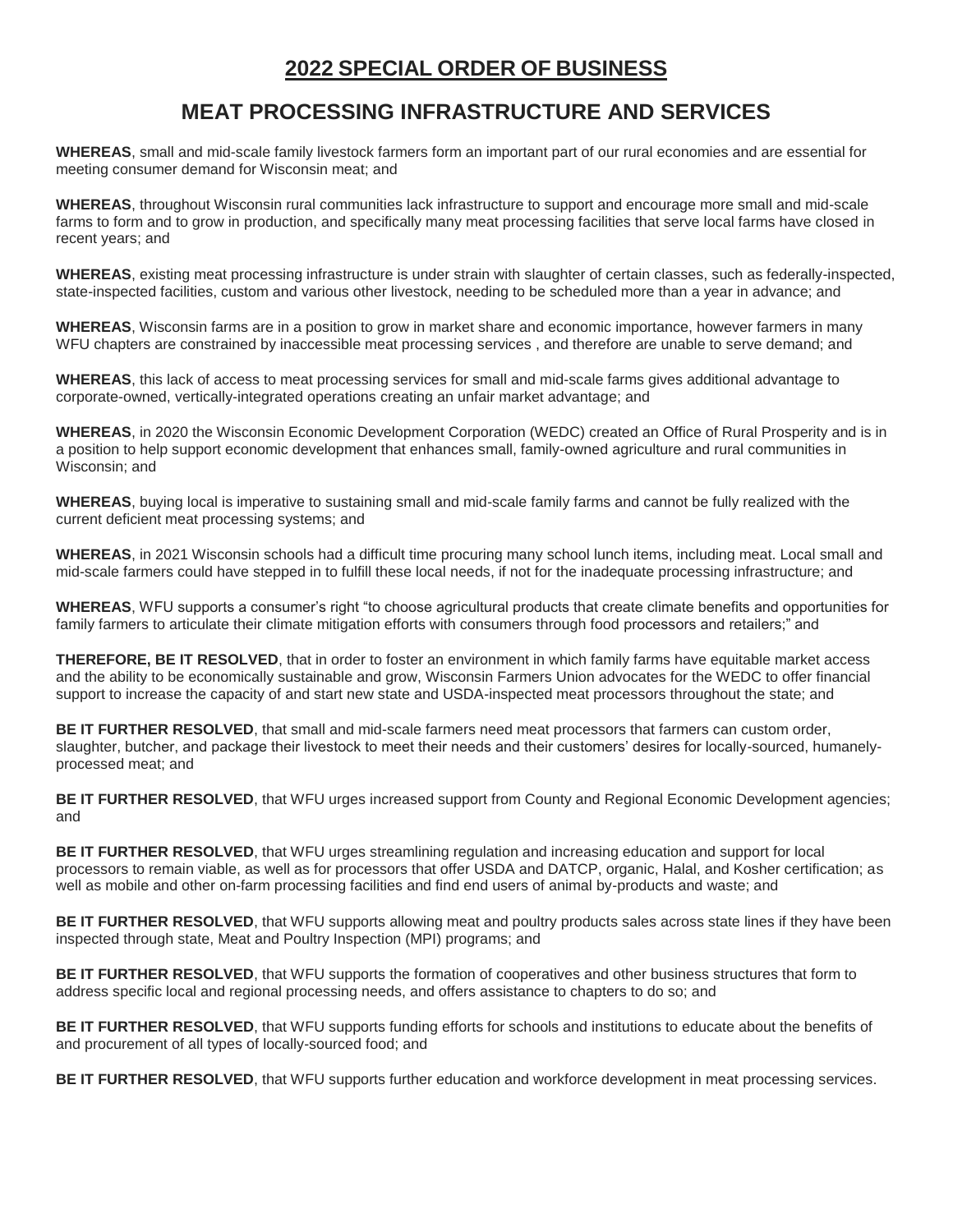### **PRESERVING SMALL- AND MID- SIZE FARMS**

**WHEREAS**, over eight years between 2012 and 2019 Wisconsin has lost 6,300 farms or 8.8 percent of the farms in the state; and

**WHEREAS**, all scales of farms by sales experienced a drop in farm numbers over this period; and

**WHEREAS**, of these 6,300 farms, eighty-three percent (5,200 farms) had sales of less than \$250,000 and ninetyfour percent (5,950 farms) had sales of less than \$500,000; and

**WHEREAS**, all scales of farms by sales increased acreage farmed, except for micro farms with sales of less than \$10,000, and farms with sales greater than \$250,000, and especially farms with sales over \$1 million, showed the largest increase in average acreage (185 ac); and

**WHEREAS**, of the 6,300 decreased farms, 4,342 of the farms exiting the industry were dairy farms, indicating that about 2,000 other types of farms also ceased operation; and

**WHEREAS**, the factors that have caused the cessation of farming until now will continue to strengthen and force more farmers from the industry; and

**WHEREAS**, many complicated factors negatively affect the continuation of farm numbers and the Wisconsin Farmers Union has addressed only some of these in a piecemeal approach focusing on specific farm-related issues; and

**THEREFORE, BE IT RESOLVED,** that WFU with various allied organizations will intensely explore the problem, develop and lead systemic and realistic solutions to sustain small- and mid-size farms to continue their operation; and

**BE IT FURTHER RESOLVED**, that the systemic approach will address the interrelationship between issues related to government assistance and regulation, demographics, business, economics, legacy and succession, market concentration, trade structures, development of marketing, politics and farm input, competitiveness, amongst others; and

**BE IT FURTHER RESOLVED**, that WFU will establish a multi-year phased approach with deliverables to address this problem in order to sustain and significantly improve the viability of small- and mid-size farming operations.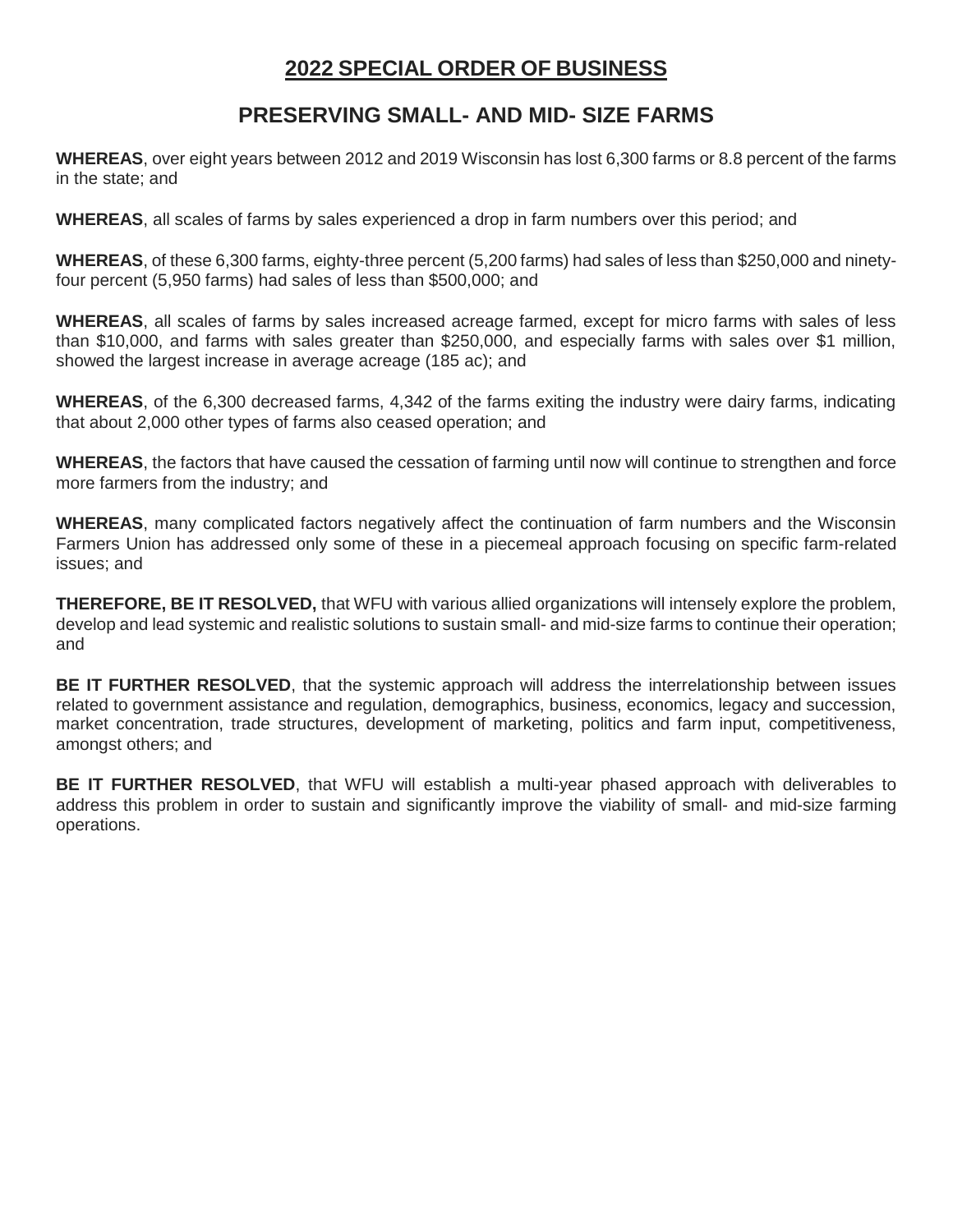# **DAIRY POLICY REFORM**

**WHEREAS**, U.S dairy farms are an important segment of our nation's economy. As one of the world's largest dairy-producing nations, the industry provides roughly \$140 billion in economic output, \$29 billion in household earnings, and more than 900,000 jobs; and

**WHEREAS**, despite dairy's economic contribution to our nation, federal programs are failing producers who face difficult economic conditions. Between 2014 and 2020, over 11,000 U.S dairy farms went out of business as low milk prices failed to cover the average cost of production. Meanwhile, total cow numbers increased slightly and milk production remained relatively stable. The overproduction of milk and the inability for the market to stabilize following an economic downturn accelerated the loss of dairy farms throughout the U.S, particularly in dairy-heavy states like Wisconsin; and

**WHEREAS**, Wisconsin Farmers Union recognizes efforts made by Congress to improve federal dairy programs, but the Dairy Margin Coverage program does not address the fundamental problem of oversupply. Federal dairy policy must provide both a safety net for family dairy farms in all regions and of all herd sizes, and a mechanism to manage milk supply to meet profitable demand; and

**WHEREAS**, a 2019 economic analysis, supported by a 2021 follow-up study, showed that a system of managed growth in dairy production would have a positive impact on the dairy economy. The results show that by managing growth would result in increased milk prices, reduced price volatility, fewer dairy farm exits, and reduced government expenditures; and

**WHEREAS**, there is growing support among U.S dairy farmers, farm organizations, and members of congress for managing dairy production growth without issuing a strict quota, prohibiting expansion, or halting trade; and

**WHEREAS**, in addition to oversupply issues bringing down prices paid to farmers, 2018 Farm Bill Federal Milk Marketing Order (FMMO) price formula changes have led to lower prices paid to Wisconsin dairy farmers; and

**THEREFORE, BE IT RESOLVED**, WFU calls on Congress to establish a mandatory program for managed growth based on market demand and price stability in the 2023 Farm Bill. Such a program should increase farmer profitability by:

- 1. Elevating milk prices
- 2. Preventing overproduction
- 3. Reducing milk price volatility

Such a program should also:

- 1. Allow for beginning farmer entry
- 2. Reduce government expenditures
- 3. Respond to global market conditions
- 4. Be national and mandatory so that all dairy producers participate
- 5. Allow for planned growth when the market can accept additional milk
- 6. Be designed in such a way that any production base does not acquire value
- 7. Have meaningful farmer input in development, implementation, and governance

**BE IT FURTHER RESOLVED,** WFU supports the Class I pricing formula reverting back to higher value of Class III or Class IV instead of the average of Class III and Class IV that was put in place in the 2018 Farm Bill.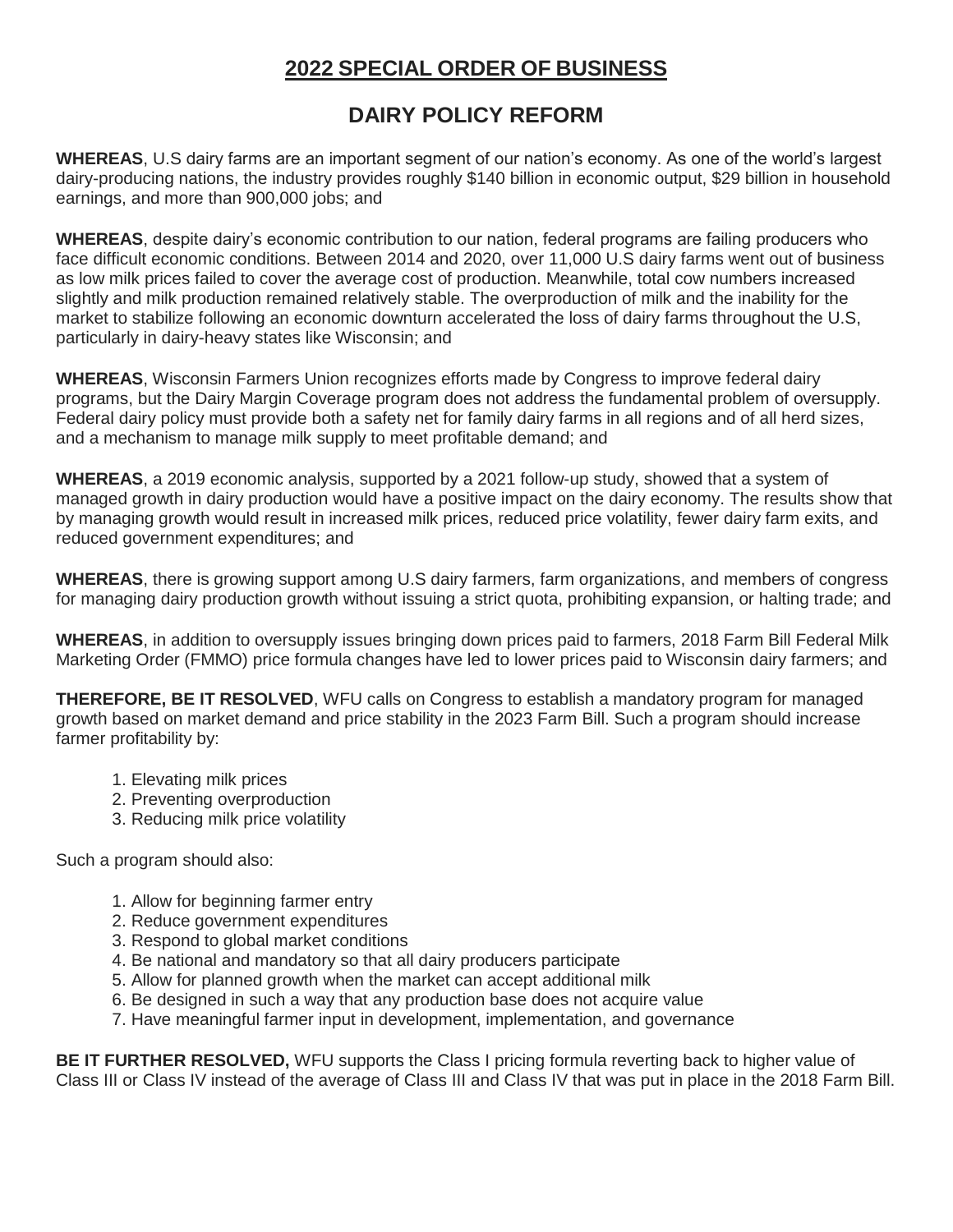### **CONCENTRATION IN THE AGRICULTURE INDUSTRY**

**WHEREAS,** deregulation of industries has been a commonplace occurrence over the past four decades which has rolled back many of the protections to independent agricultural interests and farmers that were established to foster competition and a healthy marketplace; and

**WHEREAS,** enforcement of federal antitrust laws has diminished over the past few decades, with very few meaningful investigations into mergers and acquisitions of large scale agricultural producers, suppliers and processors; and

**WHEREAS,** a decline in the vitality of rural communities has coincided with this concentration in agricultural and retail food markets with family farms bearing the brunt of this injustice; and

**WHEREAS**, the movement towards fewer bigger suppliers of Ag inputs and markets for farm products has been accelerating in the past decade; and

**WHEREAS,** a recent USDA study "Milk Hauling Charges in the Upper Midwest Marketing Area, October 2021", indicates that hauling charge by cwt declines as the producer's milk volume increases, creating incentive for concentration in the dairy industry; and

**THEREFORE, BE IT RESOLVED,** that Wisconsin Farmers Union strongly demands that the Wisconsin Department of Justice (WI DOJ) and the United States Department of Justice (US DOJ), as well as other regulatory agencies, aggressively investigate this situation and initiate action to level the playing field for family farmers and return meaningful competition to the marketplace; and

**BE IT FURTHER RESOLVED,** that WFU calls on the WI DOJ and US DOJ to follow through on the antitrust investigation and to aggressively prosecute violators of antitrust laws; and

**BE IT FURTHER RESOLVED,** that WFU urges the federal government to increase its oversight of consolidation and vertical integration in the agriculture industry and to establish a constant dialog within agriculture about market control and antitrust concerns; and

**BE IT FURTHER RESOLVED,** that WFU opposes the investment in arable lands in all countries by institutional investors (corporations, commercial and investment banks, pension funds, life insurance companies, endowments, high net-worth individuals, sovereign wealth funds, all of which apply to both domestic and foreign entities, amongst others). These lands should primarily be owned, managed, and farmed, if so desired, by domestic family farmers; and

**BE IT FURTHER RESOLVED,** that WFU urges the Wisconsin Attorney General's office to vigorously enforce the law limiting ownership by foreign entities to 640 acres of land in Wisconsin.